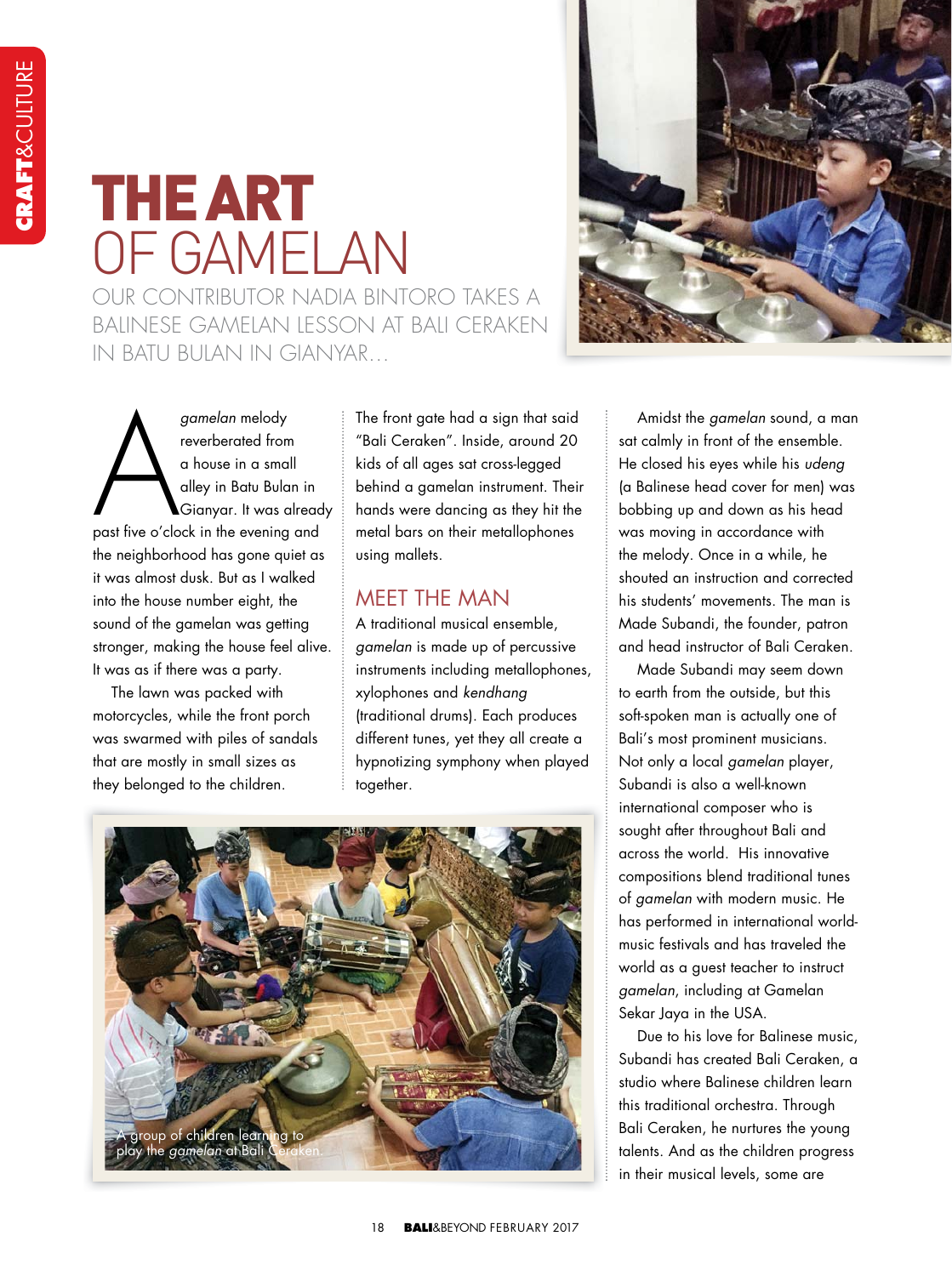being invited to perform with him in a number of international music festivals. "I first started Ceraken at my home village in Batuyang with my brother. Together, we gathered local children and started teaching them gamelan for free," explained Subandi.

The studio has been running for 12 years with students coming not only from the neighboring villages in Batu Bulan but also from other parts of Bali including Klungkung, Sanur, Ubud, and as far as Karangasem. Five to 15-year-old children venture the long journey every Thursday, Saturday and Sunday to learn gamelan straight from the master.

The students for the evening session are mostly boys, however Subandi explained that girls are also very much welcome in Ceraken. The young girls are mostly interested in learning the gender which is held every Sunday morning. Gender is originally a masculine type of gamelan ensemble to accompany a wayang (shadow puppet) performance. However, now gender is becoming more and more popular among the girl students.

While we were talking, a couple of kids wearing black T-shirts, sarongs and udeng came rushing into the house, throwing their sandals off as they went in. They were late for this session. In a hurry, they kissed the hand of Made Subandi as a token of respect. Subandi calmly welcomed them and asked them to take their place in front of their assigned percussions. Within minutes, those little children listened to the ongoing melody and



soon started to pick up the rhythm and play the instruments flawlessly as if they had been joining the ensemble from the beginning.

## JUST PLAY!

Gamelan usually consists of more than ten instruments playing at once in an ensemble. And unlike other modern musical instruments, gamelan does not follow numbered musical notations. It is passed down from generation to generation by mouth-to-mouth and is traditionally not notated. Therefore, the most important requirement to play gamelan is to have sensitive ears.

Subandi began explaining to me the system of gamelan. He then let me try playing the metallophones. His only remaining instruction was to listen and follow the tunes – which

was not that easy. The children were giggling as I was playing the gamelan and missing the tunes. Gamelan is definitely hard to master, and so I was pretty impressed when I found out that one of the students, Cok Damar who was only six years old, has gone from a beginner to group A which is for the senior players, in just six months. "What is your secret in mastering the art of gamelan?" I asked Cok Damar. He said, "Just play. I like it because it's fun."

Indeed, fun is the core essence of learning gamelan. I could see the children were giggling and smiling as they hit the instruments and play their part in the ensemble. Their bodies were moving in line with the melody. It was obvious that they really enjoyed playing the music.